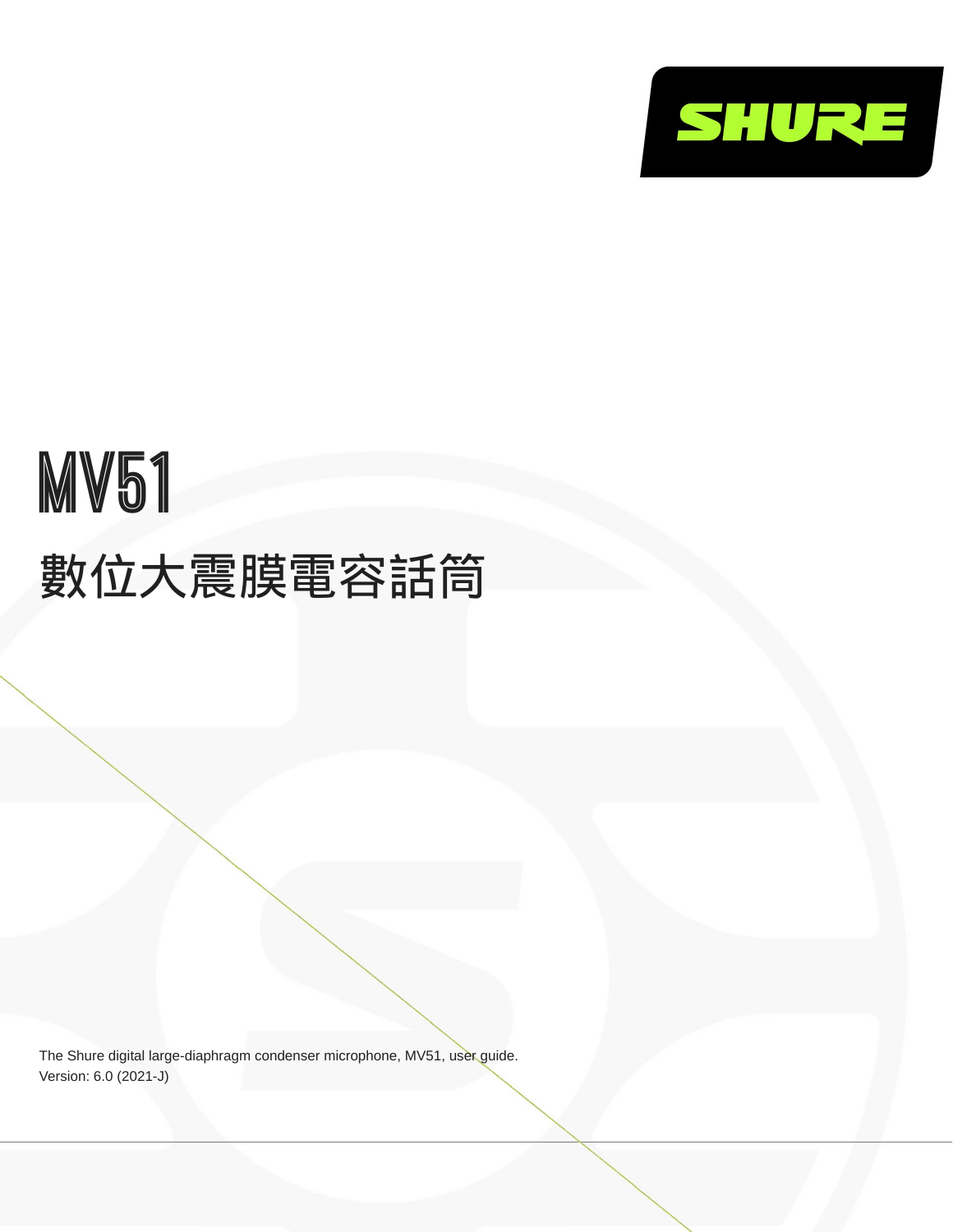# Table of Contents

|                |                | 調節耳機電平                  | 8          |
|----------------|----------------|-------------------------|------------|
| MV51 數位大震膜電容話筒 | $\mathbf 3$    | 存取控制面板                  | 9          |
| 簡要說明           | 3              | 輸入電平表                   | 9          |
| 特色             | 3              | 透過 MOTIV裝置進行監控          | 9          |
| 安裝和擺放          | $\mathbf 3$    | 採樣率和位深度                 | 10         |
| 快速設定           | 4              | 故障排除                    | 10         |
| 觸控面板介面控制部件     | 5              | 系統要求                    | 10         |
| 預設模式           | 5              | 系統要求和相容性: Mac           | 10         |
| 進階話筒設定         | 6              | 系統要求和相容性: Windows       | 11         |
| 等化器            | $\,6\,$        | 系統要求和相容性: iOS           | 11         |
| 應用             | $\bf 6$        | 系統要求和相容性: Android       | 11         |
| 播客和錄音          | $\overline{7}$ | 規格                      | ${\bf 11}$ |
| 原聲樂器和音樂        | $\overline{7}$ |                         |            |
| 樂隊和大聲的音源       | $\overline{7}$ | 附件                      | 13         |
| 繞開均衡和壓縮 (平坦)   | 8              | 提供的附件                   | 13         |
| 其他技巧           | 8              | 認證                      | 13         |
| 調節話筒電平         | 8              | Information to the user | 13         |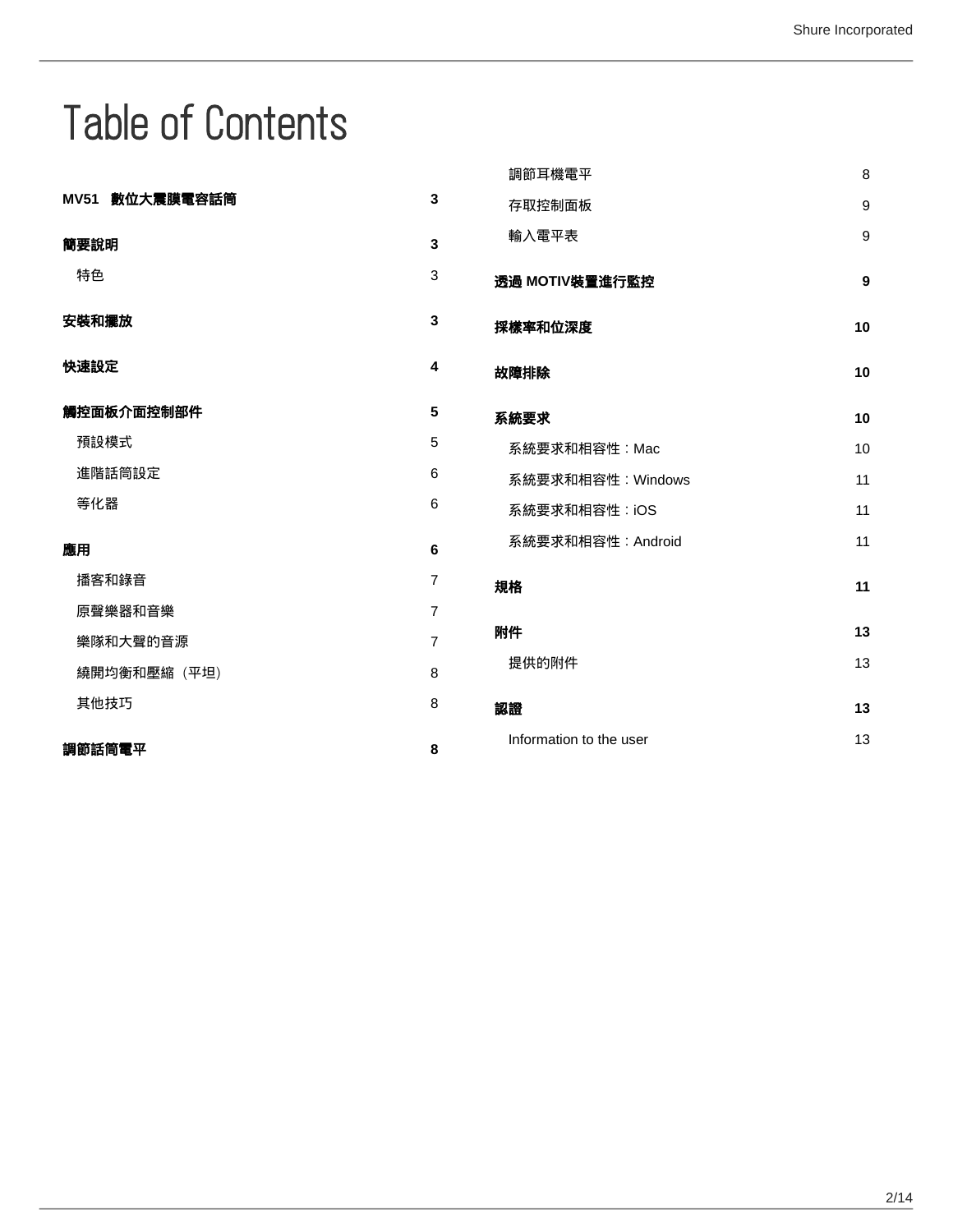# <span id="page-2-0"></span>MV51 數位大震膜電容話筒

<span id="page-2-1"></span>簡要說明

Shure MV51 是專業質量的 USB 電容話筒,非常適合家庭錄音、播客和視訊會議。採用美觀耐用的全金屬設計,配備在桌面上 使用的可調節支架,也可安裝在話筒底座上。觸控面板使用者介面可控制話筒增益、耳機音量、應用模式和靜音。

## <span id="page-2-2"></span>特色

- 使用直觀的觸控面板介面輕鬆調節設定
- 透過 Lightning $^\circ$  介面與大多數蘋果設備(iPhone、iPad 和 iPod)相容
- 透過 USB 介面與大多數電腦、平板電腦和智慧手機相容
- 大振膜駐極體電容話筒可捕獲到高清晰度語音和音樂
- 採用時尚設計,包含專業級耐久性的全金屬外殼
- 耳機輸出允許即時監聽現場信號和來自電腦或設備的音訊
- 預設 DSP 模式包括用於特定應用的均衡和壓縮設定
- 桌面支架包括一個可拆卸尖端,以便於安裝到話筒底座上 .

<span id="page-2-3"></span>

#### 桌面

透過調節支架,將話筒指向音源。

#### 話筒底座

擰開端蓋,使支架穿過標準 5/8" 話筒底座。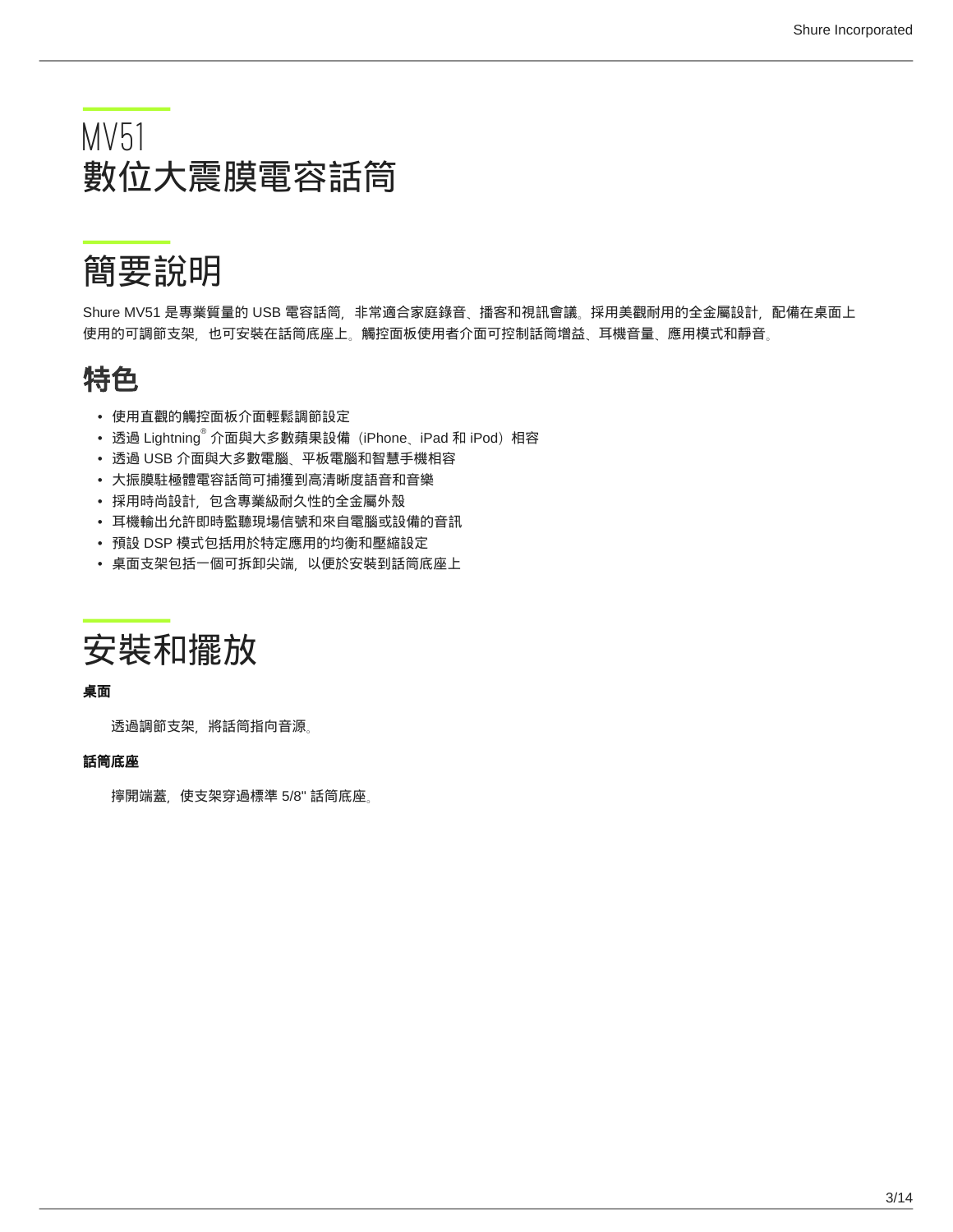

# <span id="page-3-0"></span>快速設定

MV51 與大多數具有 USB 或 Lightning 介面的裝置相容。

1. 將話筒連接到電腦或移動裝置。使用適合的纜線(**USB** 或 **Lightning**)。

驅動程式將自動安裝。觸控面板亮起以指示連接成功。

2. 開啟聲音控制面板。選取 **Shure MV51** 驅動程式。

增大 MV51 產品和主機電腦上的音量以便適當監聽。

3. 確認 **MV51** 是所選的音訊裝置。

將耳機插入 MV51 裝置的音訊輸出口並播放音軌。如果您可聽到聲音,則話筒運行正常。 如果您的電腦設定預設為另一個裝置,請開啟聲音控制面板並選取 MV51 裝置。

4. 在 **Shure MV51** 裝置驅動程式上調節耳機音量。

從聲音控制面板開啟 MV51 驅動程式並在重播或輸出標籤增大耳機音量。

5. 使用 **MODE** 按鈕來選擇適合您的應用的預設模式。

如果音訊太安靜或造成失真,可手動調節增益。請參閱本指南中的「調節話筒電平」主題以瞭解詳情。

6. 在您的錄音應用程式中,選擇 **MV51** 作為輸入源。

請查閱軟體的使用指南,瞭解有關設定輸入源的資訊。

您已準備好,可以開始錄音。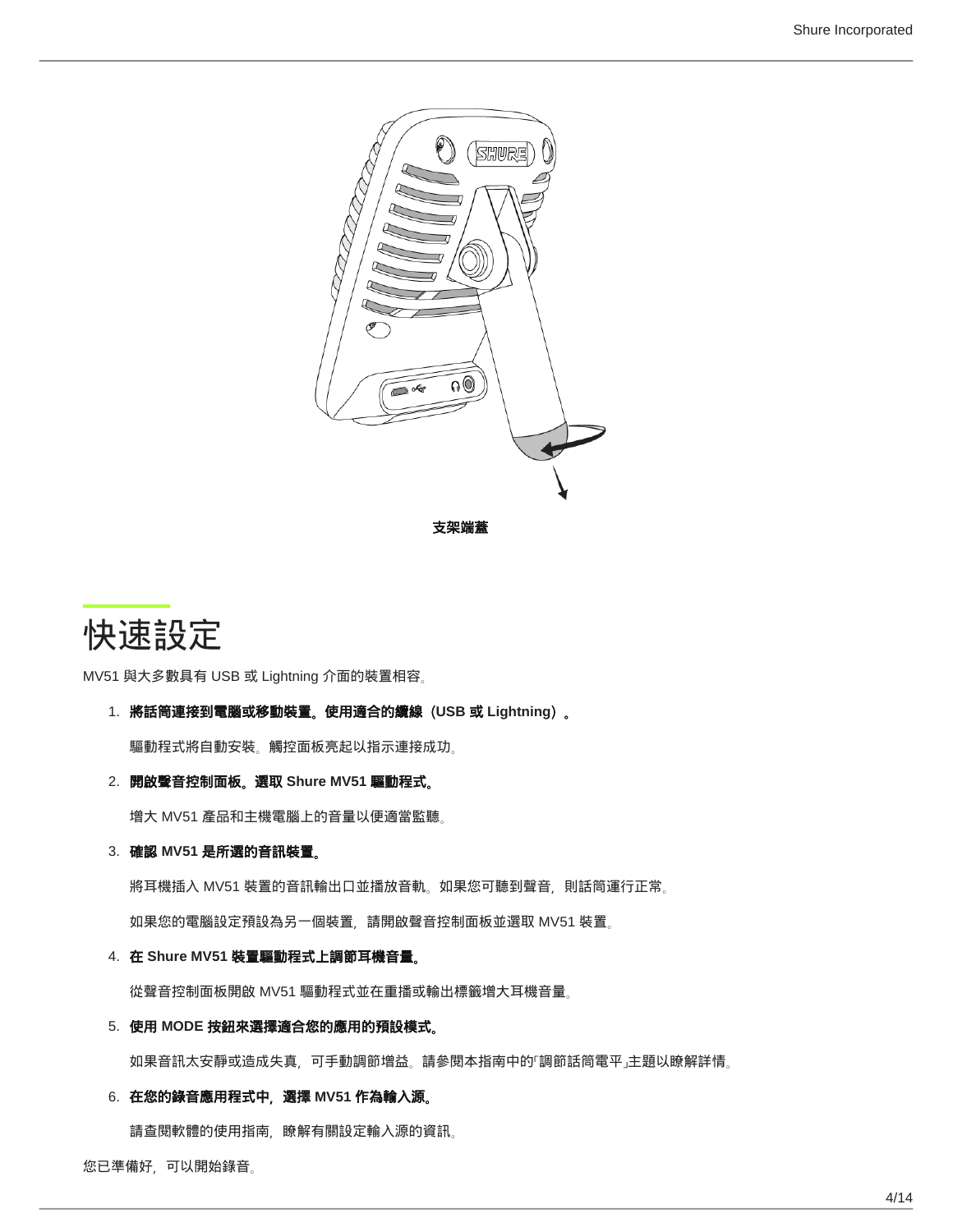# <span id="page-4-0"></span>觸控面板介面控制部件



觸控面板

### ① 音量控制滑桿

透過在控制表面滑動手指來調節話筒或耳機音量。

◦ 按下模式按鈕可啟動話筒電平。

◦ 按下耳機按鈕可啟動耳機音量。

### ② **LED** 條

顯示話筒和耳機電平。LED 顏色指明正在顯示或調節的電平。

◦ 綠色:話筒電平

◦ 橙色:耳機電平

### ③ 靜音按鈕

按下可使話筒靜音和取消靜音。

#### ④ 模式選擇器

按下可選取預設模式。

#### ⑤ 耳機音量選擇器

按下可選擇耳機電平控制部件(橙色 LED 條)。然後使用音量控制滑塊來調節耳機電平。再次按下以返回話筒電平顯示(綠 色 LED 條)。

### <span id="page-4-1"></span>預設模式

五種可選擇模式,優化等化和壓縮設定以符合您的錄音需求。設定咪高峰電平並選擇最適合您的應用的預設模式。或者逐個模式 試用,以找出音效最佳的一個。預設模式可影響輸入訊號的強度,因此更改預設值後,請按照需要調節咪高峰電平。

| 模式      | 應用場合      | 特性                                         |
|---------|-----------|--------------------------------------------|
| 講演      | 講演        | 以輕微壓縮來強化清晰度和飽滿度的等化器。                       |
| Q<br>歌唱 | 獨唱或團體聲樂表演 | 精細的等化可為自然聲音增加豐滿度和清晰度。                      |
|         | 任意        | 完全未經處理的信號(未使用等化或壓縮設定)。在錄音後處理音訊時增加了靈活<br>性。 |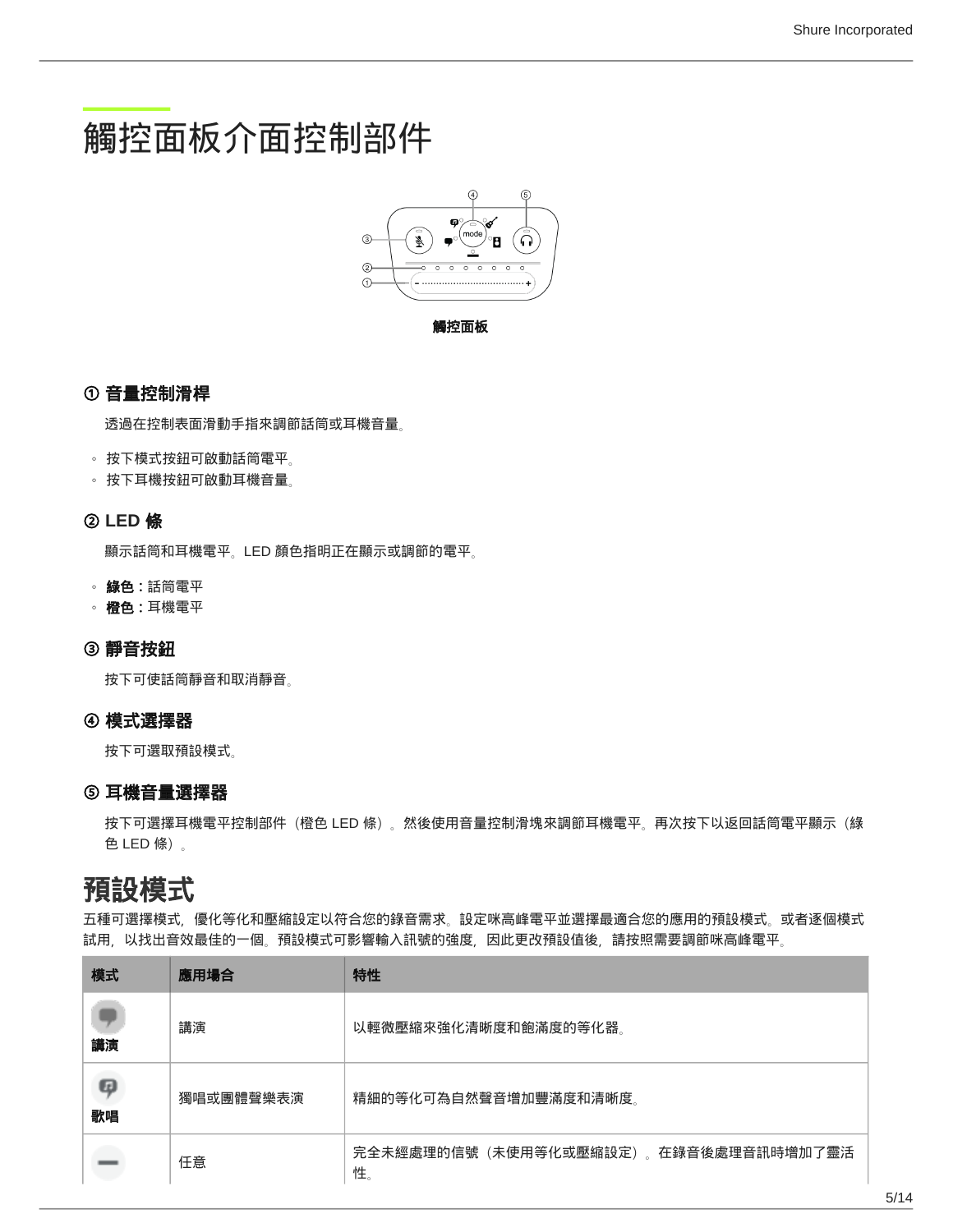| 模式      | 應用場合        | 特性                                                |
|---------|-------------|---------------------------------------------------|
| 平坦      |             |                                                   |
| 原聲      | 原聲樂器和安靜的音樂  | 輕量透明的壓縮使音量峰值變平滑及提供安靜的通路。該等化器設定強調細節並產<br>生總體自然的聲音。 |
| B<br>響亮 | 現場表演和更響亮的音源 | 等化功能可藉由減少儀器聲音壅塞之頻率,提高其定義。                         |

### <span id="page-5-0"></span>進階話筒設定

選擇預設模式後,使用限幅器、壓縮器和均衡器設定對聲音進行微調。使用其他音訊和視訊錄製應用程式時,這些設定會保留在 話筒中。

限制器

打開或關閉限幅器,以防止錄製時音量峰值導致的失真。

### 壓縮器

選擇「不壓縮」,或選擇輕度、中度或重度壓縮,以在使用動態音源時控制音量。安靜訊號會加強,音量較大的訊號則會降低。

EQ

<span id="page-5-1"></span>

### 將預設模式更改為傾聽 DSP 變化,並使用等化器增強或減弱頻帶以提高聲音清晰度。

注意:預設內的等化將不會顯示。然而,進階設定狀態列中的等化器圖像會顯示使用者選擇的等化。



#### 點擊以存取 *MOTIV* 等化器。等化更改在等化器影像中顯示。

在預設模式變更時保持 EQ。

<span id="page-5-2"></span>

此節為典型使用情況下的話筒擺放提供建議。請記住,有許多有效方式來記錄給定的音源。試驗以下話筒擺放和設定,找到最適 合的設定。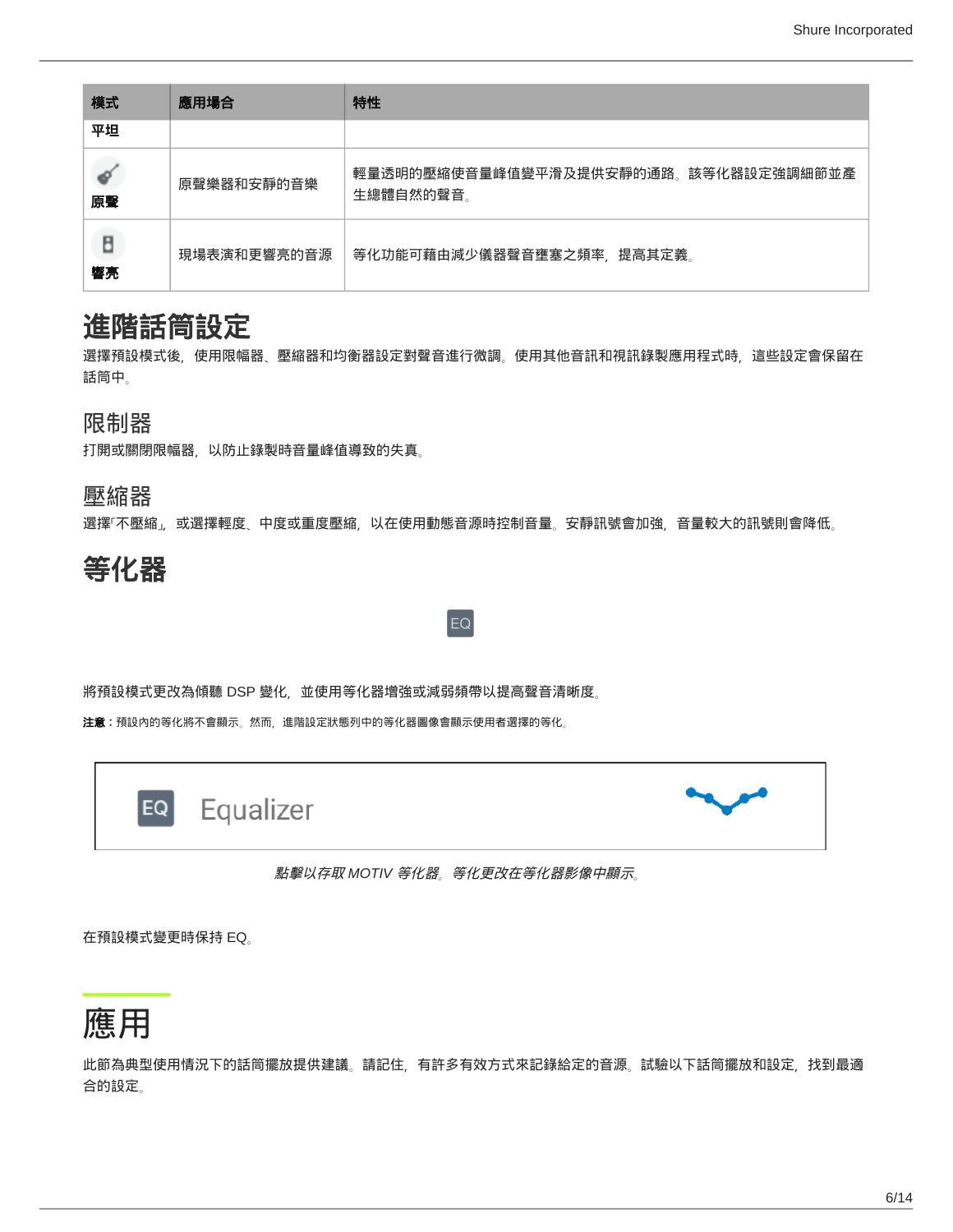### <span id="page-6-0"></span>播客和錄音

將話筒設定為**語音**模式。直接在話筒前方講話,距離 2-12 英吋(5-30 公釐)遠。更靠近話筒講話可產生更低頻的響應,類似於 無線電廣播中的聲音。如有需要,進行額外的增益調節。



### <span id="page-6-1"></span>原聲樂器和音樂

若要捕獲原聲音源(例如歌唱、原聲吉他、溫和打擊樂器或其他樂器),請使用靠近的話筒擺放方式。

將話筒直接對準聲音源。對於單個音源(例如絃樂器或聲樂家),請將話筒擺放在 6 至 12 英吋(15 至 30 公釐)遠的位置。對 於一個小群體或同時歌唱和演奏樂器的表演者,使用 2 至 10 英尺(0.6 至 3 公尺)的距離。將話筒擺放到更遠的位置,可產生 更空曠的聲音。

將話筒設定為**原聲**或**歌唱**模式,如有需要,進行額外的增益調節。

### <span id="page-6-2"></span>樂隊和大聲的音源

若要錄製帶有鼓聲、放大樂器聲的樂隊聲音,請將話筒朝向樂隊,距離為 6 至 15 英尺(1.8 至 4.6 公尺)。話筒的擺放取決於房 間的大小、人數和樂器音量。如有可能,在房間內四處走動並聆聽,找出聲音效果的最好的位置。



對於其他更大聲的音源(例如,電吉他放大器),將話筒朝向音源,距離為 0-18 英寸(0-45 釐米)。 將話筒設定為**樂隊**模式,如有需要,進行額外的增益調節。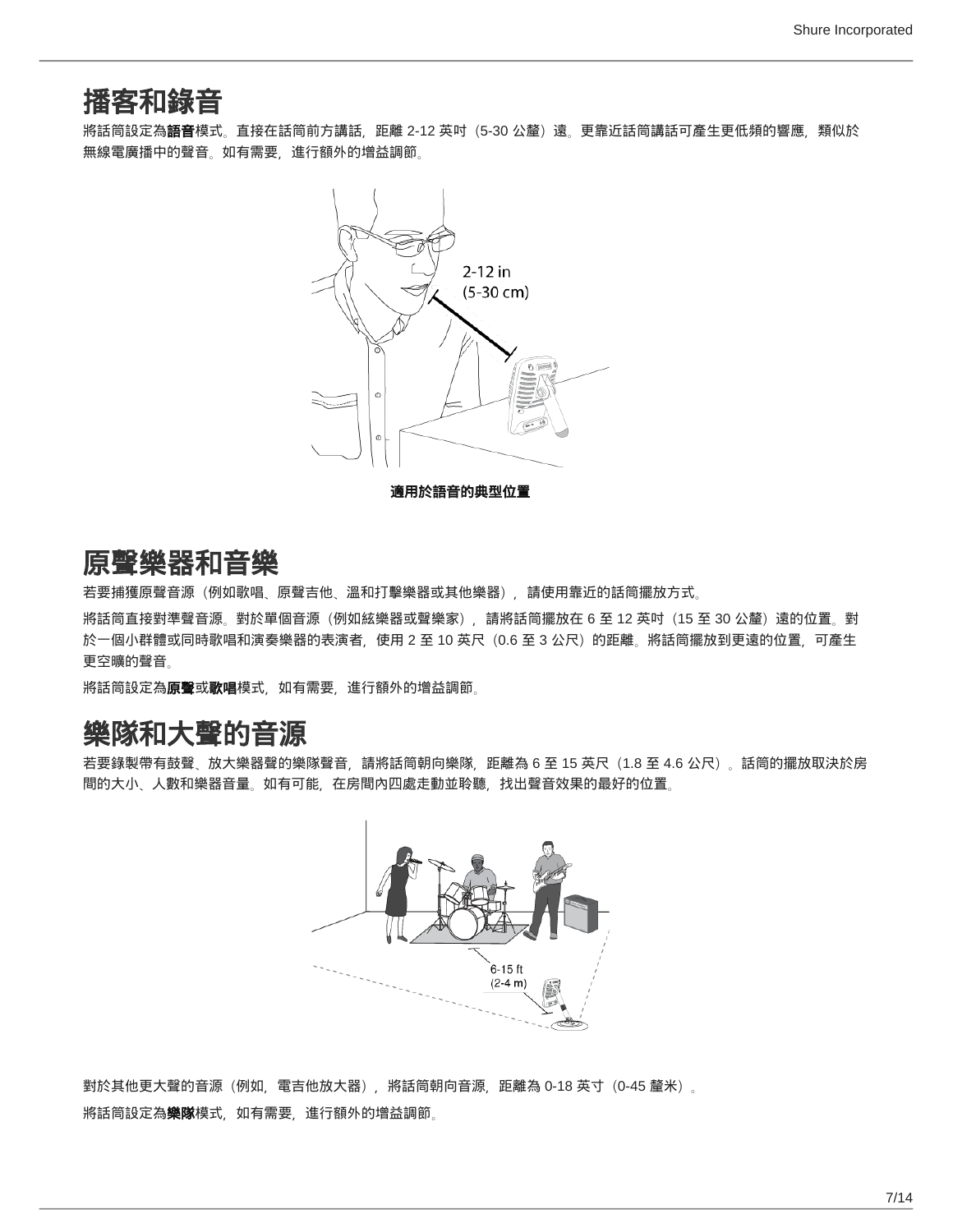

# <span id="page-7-0"></span>繞開均衡和壓縮(平坦)

若要錄製信號而不進行任何處理,請將話筒設定為**平坦**模式。此模式適合於您想要繞開均衡和壓縮預設的任何應用,而且需要在 以後處理錄製的音訊信號時也非常適合。

# <span id="page-7-1"></span>其他技巧

Shure 提供有關特定樂器和應用的錄音技術的附加教育出版物。如需瞭解詳細資訊,請造訪 shure.com。

# <span id="page-7-2"></span>調節話筒電平

為您的錄音應用選擇正確的預設模式。然而,如果您聽到失真或音訊聲音太低,則可在電腦或錄音裝置的「音訊」或「聲音」控制面 板中調節話筒電平。

### 技巧:

- 在調節耳機音量之前先設定話筒電平。
- 耳機音量不會影響發送到電腦的信號電平<sub>。</sub>
- 使用前面板上的音量滑塊來調節話筒增益水平。

備註:話筒增益控制獨立於預設模式之外。設定您的話筒電平並透過預設模式試驗動態處理選項。

### <span id="page-7-3"></span>調節耳機電平

耳機監聽電平會受到 MV51 裝置電平和電腦設定電平的影響。提高電腦的音量,然後可輕鬆地透過 MV51 裝置耳機設定來調節 耳機。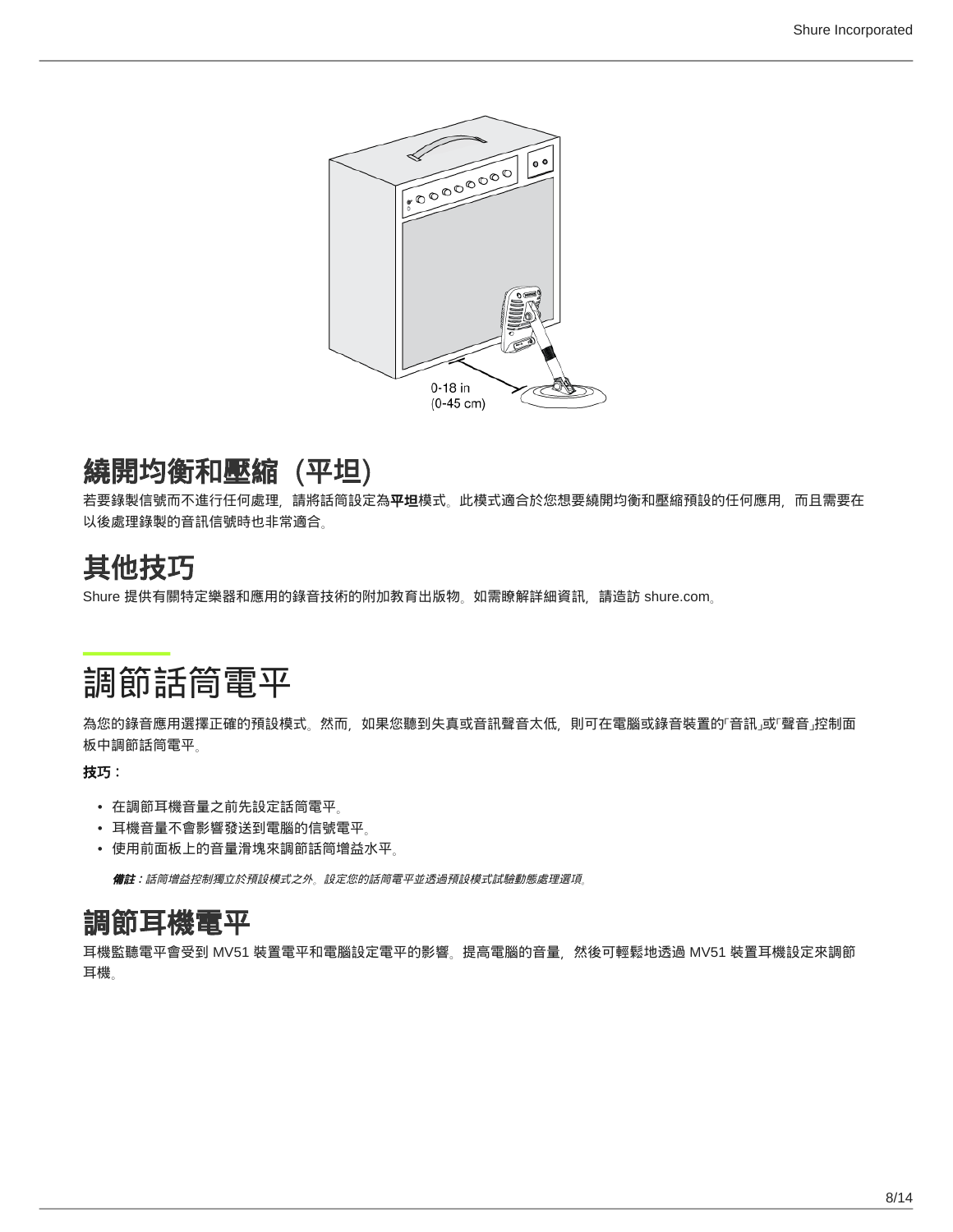

### <span id="page-8-0"></span>存取控制面板

#### **PC**

- 1.開啟聲音控制面板並選擇**錄音**標籤。
- 2. 開啟 **Shure MV51** 裝置。
- 3.在**電平**標籤下面,使用滑塊調節增益水平。

#### **Mac ®**

- 1. 開啟音訊 **Midi** 設定面板。
- 2. 選取 **Shure MV51** 裝置。
- 3.按一下**輸入**以使用滑塊調節增益<sub>。</sub>



**Mac** 音訊設定面板

# <span id="page-8-1"></span>輸入電平表

若您的數位音訊工作站或錄音軟體具有輸入電平表,請調節話筒電平以使其峰值介於 -12 和 -6 dB 之間。否則,只需聆聽音訊以 確保它足夠大聲且不失真。



峰值水平

<span id="page-8-2"></span>典型電平表上的峰值水平的目標範圍介於 *-12* 和 *-6 dB* 之間。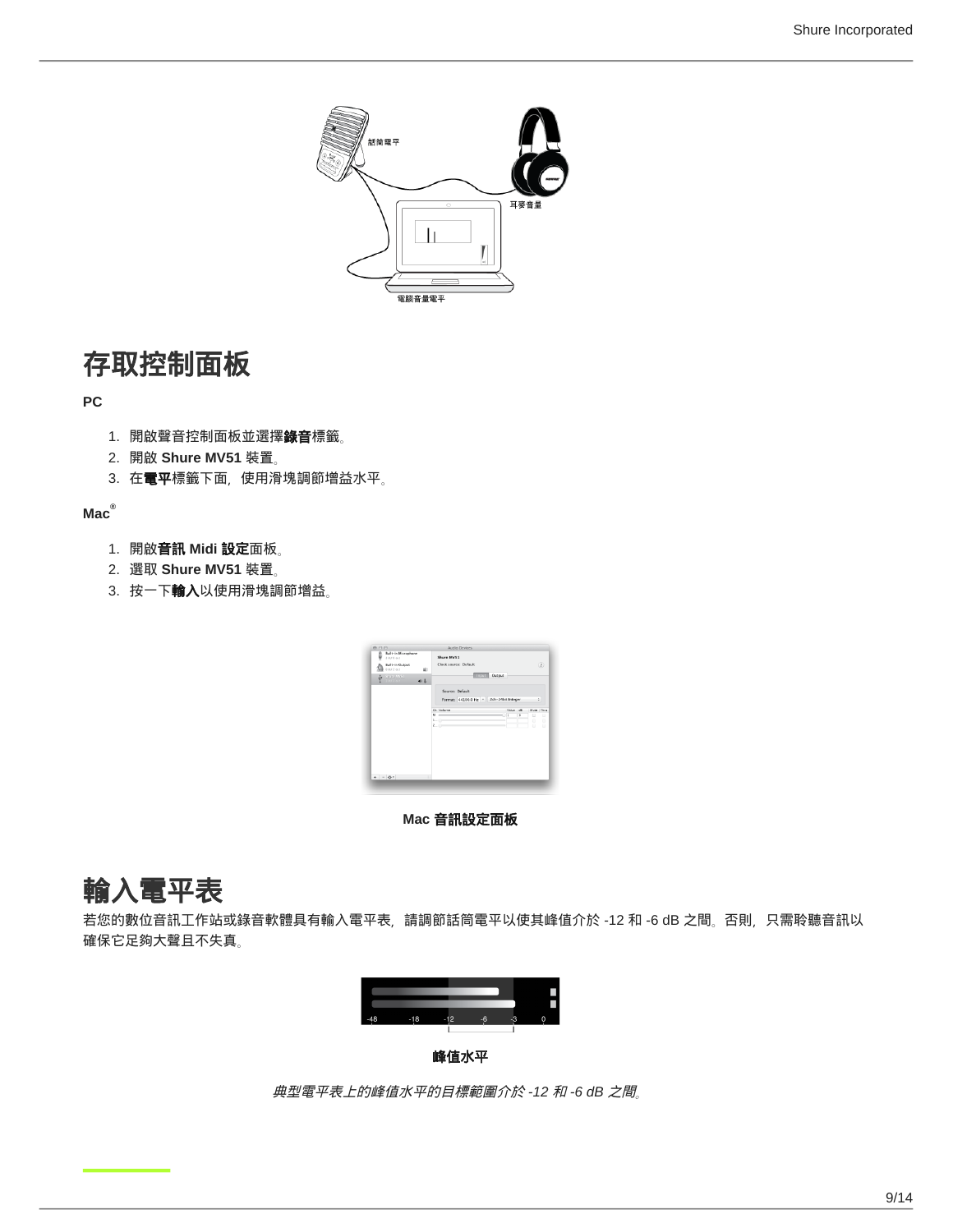# 透過 MOTIV裝置進行監控

耳機輸出均勻混合話筒直接信號,和來自電腦的音訊重播。這樣可讓您使用裝置觸控面板上的一個控制元件,為這兩個音源方便 調節整體耳機音量。若要變更相對於話筒直接信號量的播放音訊音量,請調整電腦或 DAW 混音器設定。

**技巧**:第一次將話筒連接到電腦時,確保在電腦聲音控制面板中提高音量水平,以獲得強大的音頻信號。然後調整裝置上的耳機 電平以舒適的監聽。

# <span id="page-9-0"></span>採樣率和位深度

採樣率和位深度設定可在電腦上的「音訊」或「聲音」控制面板中的下拉功能表中找到。您可調節這些變數以適合您的需求。當需要 獲得較小的檔案以方便下載時,為播客錄音選擇較低的採樣率。對於音樂和更有活力的錄音,選擇較高的採樣率。

技巧:在較高採樣率下錄音,然後轉換為 M4A,獲得具有最高音質且大小可控的檔案。

**PC** 使用者提示:確保在電腦聲音控制面板中找到的話筒採樣率和位深度設定,與軟體中所選的採樣率和位深度一致。

# <span id="page-9-1"></span>故障排除

| 問題                       | 解決方法                                                                    |
|--------------------------|-------------------------------------------------------------------------|
| 顯示幕未亮起                   | 確保 MV51 完全插入。                                                           |
| 聲音太低                     | 檢查電腦聲音控制面板設定。當第一次將 MV51 連接到電腦時,確保提高電腦音量水平。                              |
| 聲音難聽                     | 檢查電腦的聲音控制面板,確保 MV51 完全插入並被電腦識別。                                         |
| 聲音失真                     | 使用音訊電平表以確保音量峰值處於目標範圍內。如果電平達到輸入電平表的紅色峰值指示符,則<br>降低增益。                    |
| 聲音聽起來不自然或抖<br>動          | 確保在電腦聲音控制面板中找到的話筒採樣率和位深度設定,與軟體中所選的採樣率和位深度一<br>致。                        |
| MV51 已插入, 但音量<br>計未顯示信號。 | 在 SETTINGS > PRIVACY > MICROPHONE 下編輯 iOS 裝置的隱私設定,賦予錄音應用程式權限以<br>使用麥克風。 |
| 裝置不可連接到 USB<br>集線器上使用。   | MV51 需要每個埠的電流達到 250 毫安培。查看 USB 集線器文件,瞭解電流/埠規格。                          |

<span id="page-9-2"></span>

### <span id="page-9-3"></span>系統要求和相容性:Mac

- MacOS 10.13 到 10.15
- 64 位元
- 最小 2 GB 的記憶體
- 最少 500 MB 的硬碟空間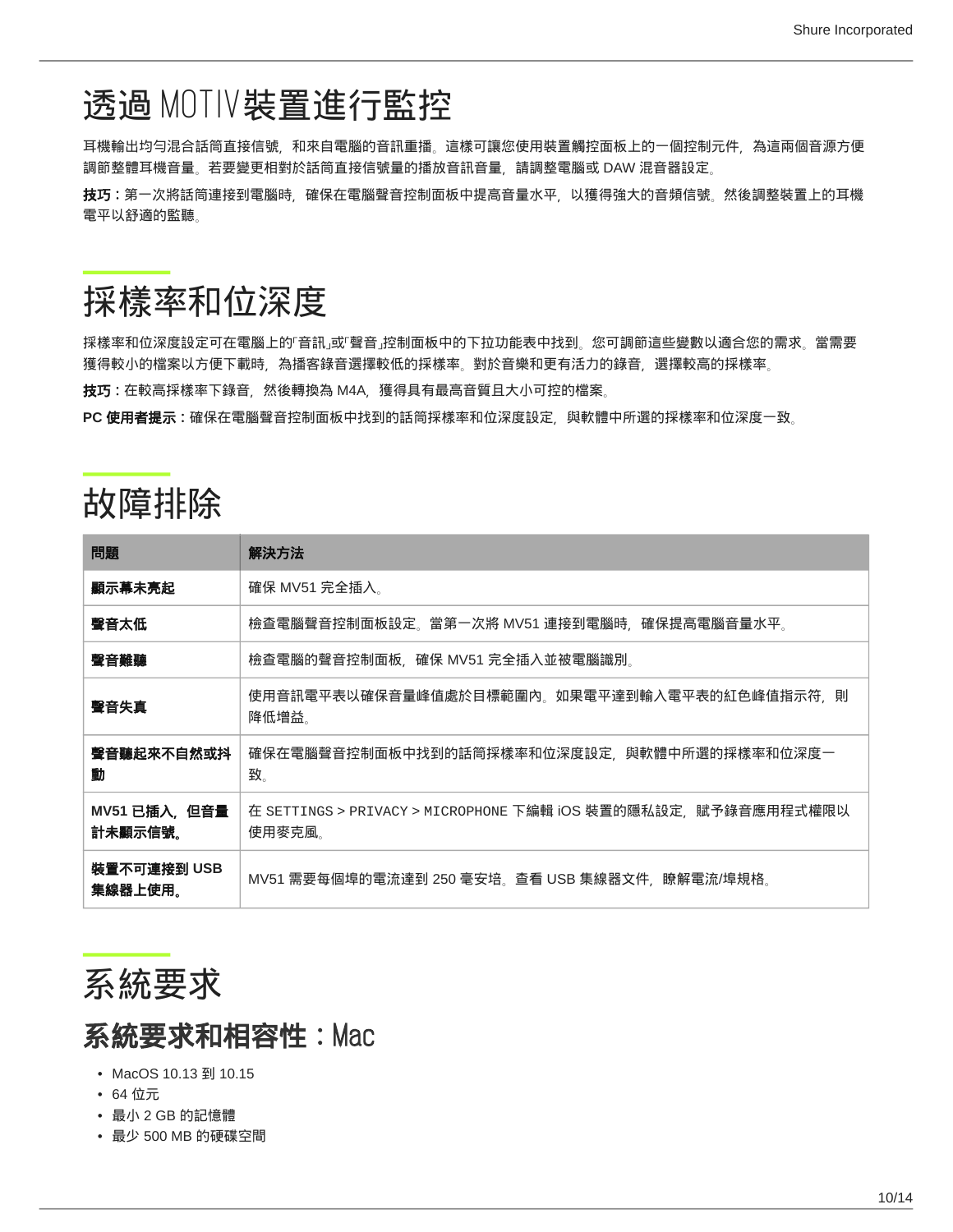# <span id="page-10-0"></span>系統要求和相容性:Windows

- Windows 10
- 64 位元
- 最小 2 GB 的記憶體
- 最少 500 MB 的硬碟空間

### <span id="page-10-1"></span>系統要求和相容性:iOS

- **iOS**:iOS 12 及更高版本
- **iPhone**:iPhone 6及更高等級
- **iPod Touch**:第六代
- **iPad**:第4 代iPad及更高等級
- **iPad Mini**:第1 代iPad Mini及更高等級

# <span id="page-10-2"></span>系統要求和相容性:Android

將會與任何具有下列項目的 Android 裝置共同運作:

- Android Oreo 8.0 及更高版本
- USB 主機電源需求為 ≥ 100 mA
- 支援 USB 音訊類 1.1 及更高版本

Android 為 Google Inc. 的商標。

備註:如需受支援 Android 裝置的相關資訊,請參閱 <https://www.shure.com/MOTIVcompatibility>。

# <span id="page-10-3"></span>規格

#### MFi 認證

是

DSP 模式(預設) 語音/歌唱/原聲/大聲/平坦

### 換能器類型

駐極體電容器 (25 毫米)

### 指向性形狀

單向(心形)

### 位深度

16 位/24 位

### 採樣率

44.1/48 千赫

#### 頻率響應

20 赫茲 到 20,000 赫茲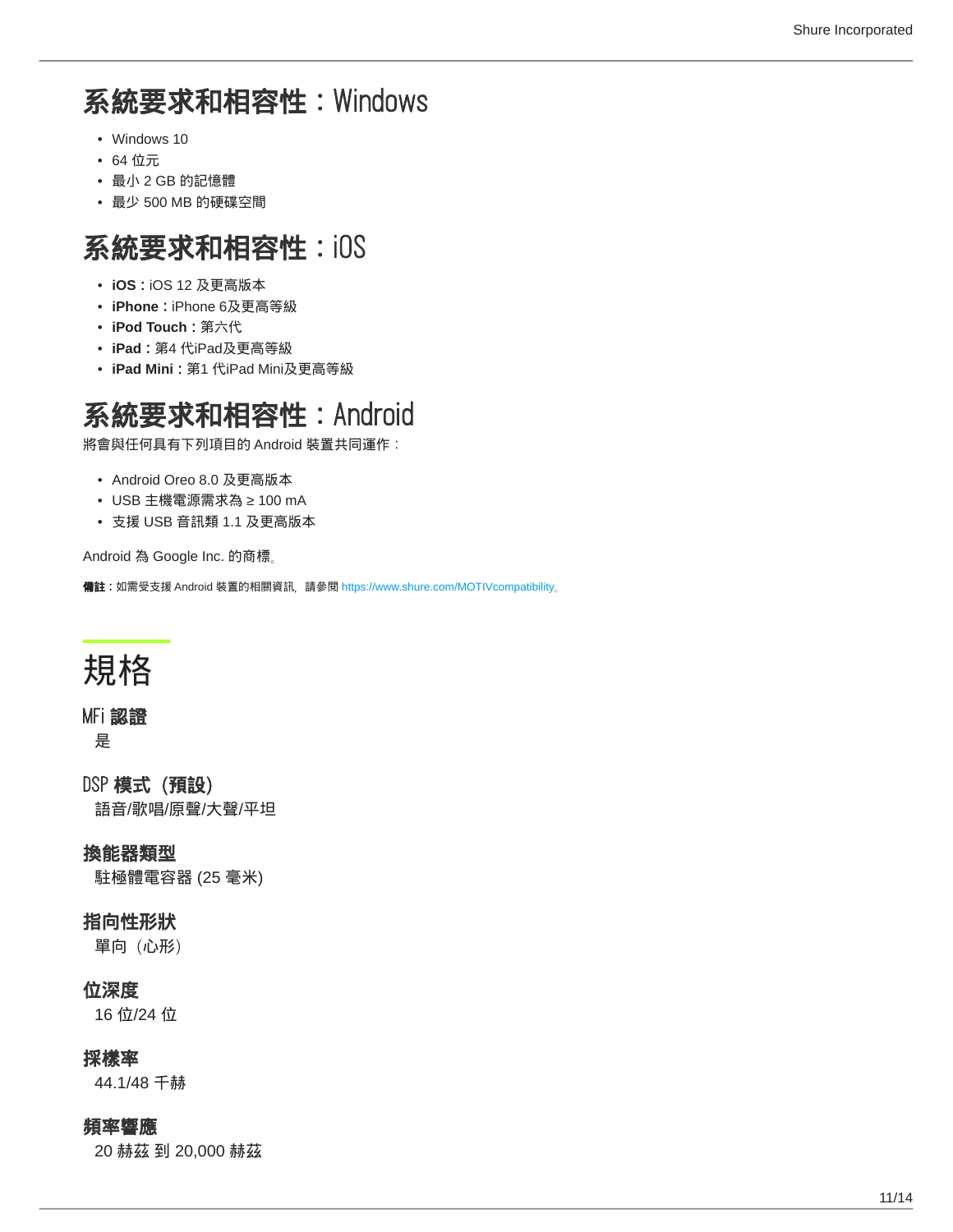### 可調增益範圍

0 到 +36 dB

### 靈敏度

-39 dBFS/Pa 1 千赫下 [1] [2}

### 最大聲壓級

130 分貝聲壓級 [2]

### 耳機輸出

3.5 毫米(1/8 英寸)

### 電源要求

透過 USB 或 Lightning 提供電力

### 靜音開關衰減

是

### 安裝架

內置

話筒座轉接器 5/8-27 螺紋安裝 (標準話筒底座安裝)

### 外殼

全金屬結構

### 淨重

574.7 克 (20.27安士)

### 外觀尺寸

128 x 86 x 70 毫米

#### 高度 x 寬度 x 深度

- [1] 1 Pa=94 分貝聲壓級
- [2] 最低增益、平坦模式



**Polar Pattern**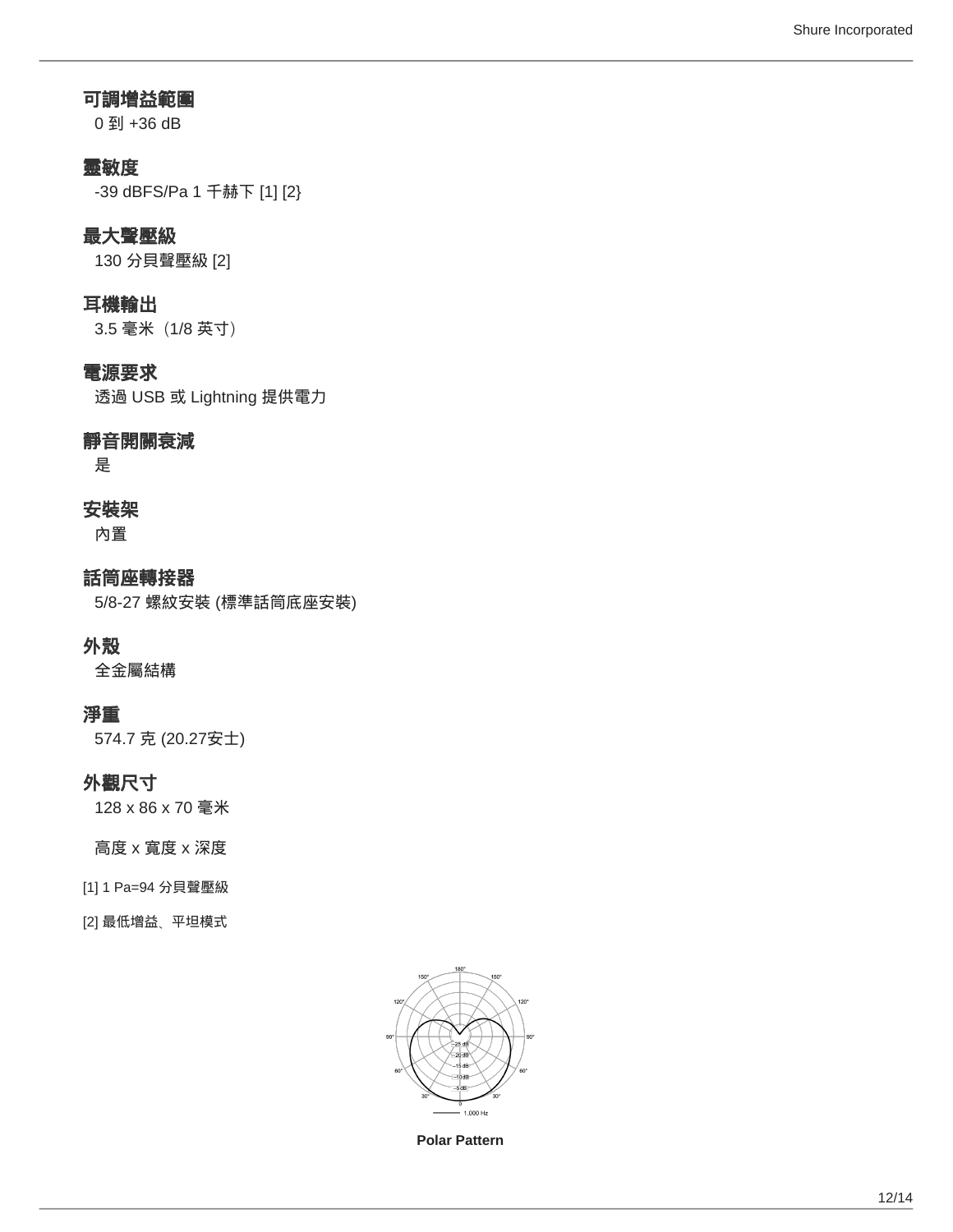

**Frequency Response**

# <span id="page-12-0"></span>附件

## <span id="page-12-1"></span>提供的附件

| 1 m USB cable   | AMV-USB  |
|-----------------|----------|
| 1 m USB-C cable | 95C38076 |
|                 | 95A2050  |

# <span id="page-12-2"></span>認證

# <span id="page-12-3"></span>Information to the user

This device complies with part 15 of the FCC Rules. Operation is subject to the following two conditions:

- 1. This device may not cause harmful interference.
- 2. This device must accept any interference received, including interference that may cause undesired operation.

**Note:** This equipment has been tested and found to comply with the limits for a Class B digital device, pursuant to part 15 of the FCC Rules. These limits are designed to provide reasonable protection against harmful interference in a residential installation. This equipment generates uses and can radiate radio frequency energy and, if not installed and used in accordance with the instructions, may cause harmful interference to radio communications. However, there is no guarantee that interference will not occur in a particular installation. If this equipment does cause harmful interference to radio or television reception, which can be determined by turning the equipment off and on, the user is encouraged to try to correct the interference by one or more of the following measures:

- Reorient or relocate the receiving antenna.
- Increase the separation between the equipment and the receiver.
- Connect the equipment to an outlet on a circuit different from that to which the receiver is connected.
- Consult the dealer or an experienced radio/TV technician for help.

加拿大工業部 **ICES-003** 合規標籤:CAN ICES-3 (B)/NMB-3(B)

備註:測試是使用所提供和推薦的纜線類型完成的。使用其它無遮罩的纜線類型可能會降低 EMC 效能。

本產品符合所有相關歐盟法規的基本要求,並且允許使用 CE 標誌。

可從以下地址獲得"CE 符合性聲明": www.shure.com/europe/compliance

歐盟授權代表:

Shure Europe GmbH